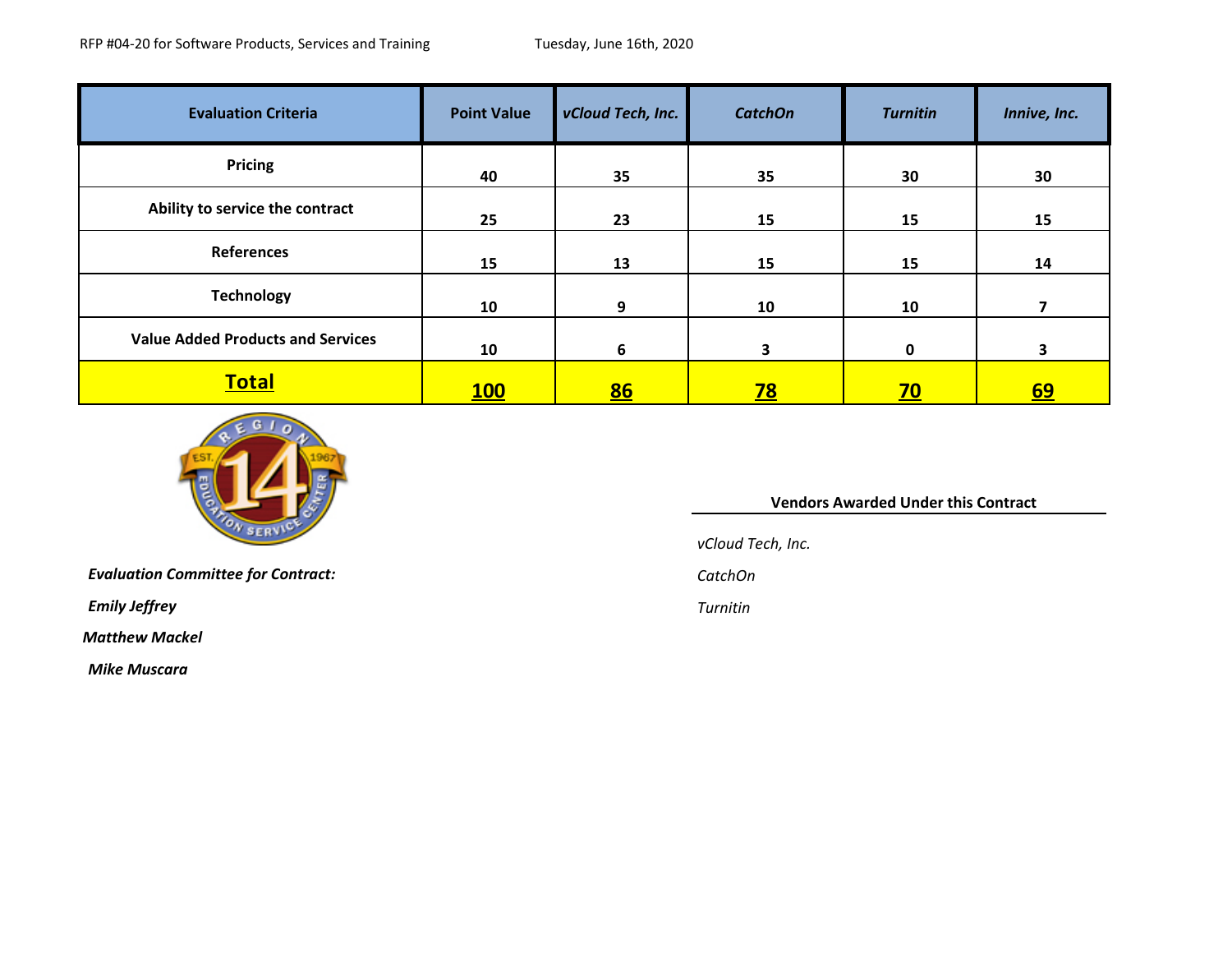| <b>Evaluation Criteria</b>               | <b>Point Value</b> | Rhithm, Inc. | <b>Inventive</b><br>Technology, Inc. | <b>ENA Services, LLC</b> Communications, | <b>Dice</b><br>Inc. |
|------------------------------------------|--------------------|--------------|--------------------------------------|------------------------------------------|---------------------|
| <b>Pricing</b>                           | 40                 | 27           | 20                                   | 20                                       | 20                  |
| Ability to service the contract          | 25                 | 15           | 10                                   | 5.                                       | 5                   |
| References                               | 15                 | 8            | 13                                   | 13                                       | 12                  |
| <b>Technology</b>                        | 10                 | 8            | 9                                    | 8                                        | 5.                  |
| <b>Value Added Products and Services</b> | 10                 | 0            | 5.                                   | 3                                        | $\mathbf{z}$        |
| <b>Total</b>                             | <u>100</u>         | <u>58</u>    | <u>57</u>                            | <u>49</u>                                | <u>44</u>           |



*Evaluation Committee for Contract:* 

*Emily Jeffrey*

*Matthew Mackel*

*Mike Muscara*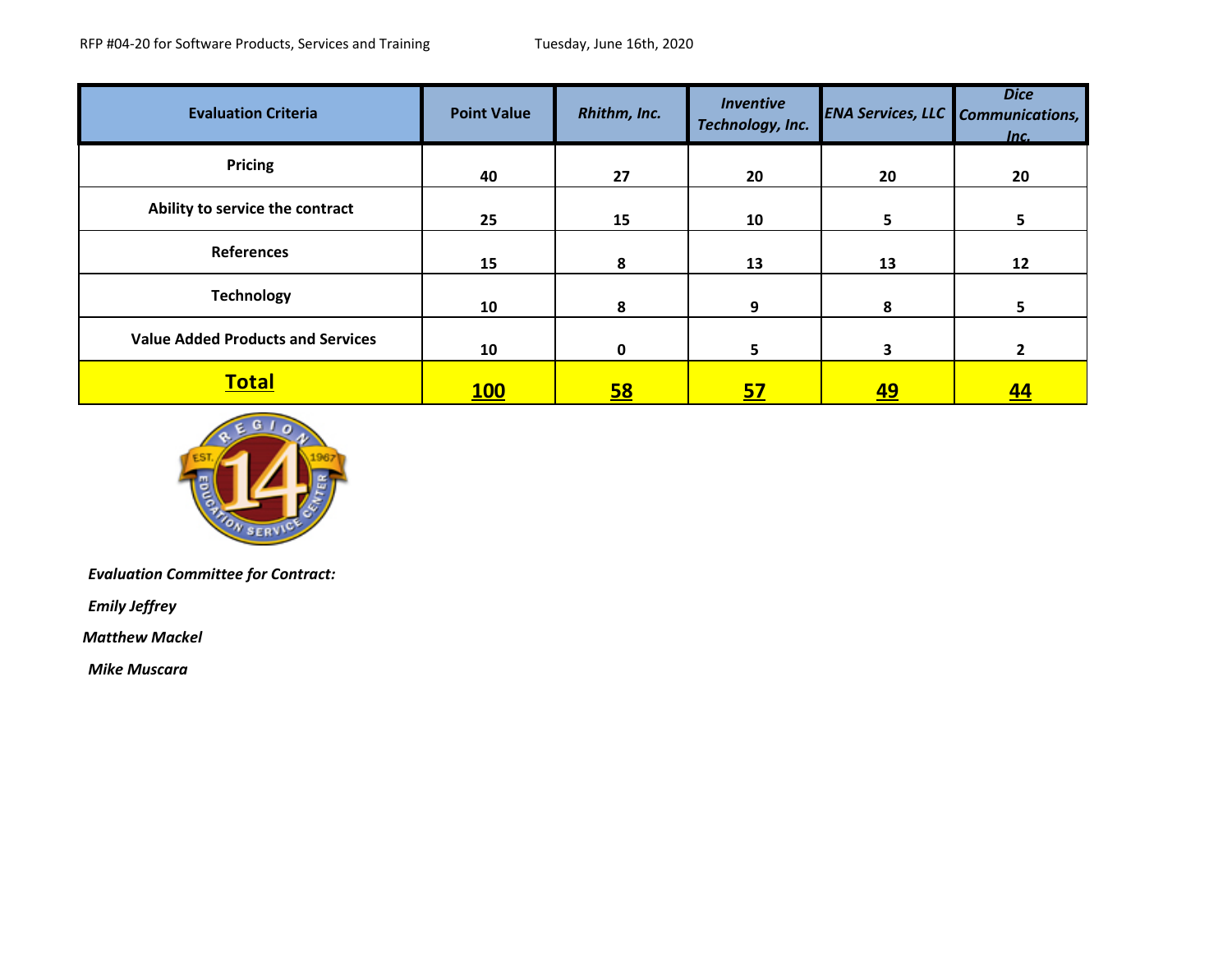| <b>Evaluation Criteria</b>               | <b>Point Value</b> | <b>HR Efficient LLC</b> | <b>Collaborative</b><br><b>Solutions</b> | <b>KPMG LLC</b> | <b>BINYOD LLC</b> |
|------------------------------------------|--------------------|-------------------------|------------------------------------------|-----------------|-------------------|
| <b>Pricing</b>                           | 40                 | 25                      | 5                                        | $\mathbf 0$     | $\mathbf 0$       |
| Ability to service the contract          | 25                 | 5.                      | 5                                        | 0               | 0                 |
| <b>References</b>                        | 15                 | 3                       | 12                                       | 13              | 4                 |
| <b>Technology</b>                        | 10                 | 4                       | 5                                        | 7               | 5                 |
| <b>Value Added Products and Services</b> | 10                 | 4                       | 3                                        | 8               | 8                 |
| <b>Total</b>                             | <b>100</b>         | <u>41</u>               | <u>30</u>                                | 28              | <u> 17</u>        |



*Evaluation Committee for Contract:* 

*Emily Jeffrey*

*Matthew Mackel*

*Mike Muscara*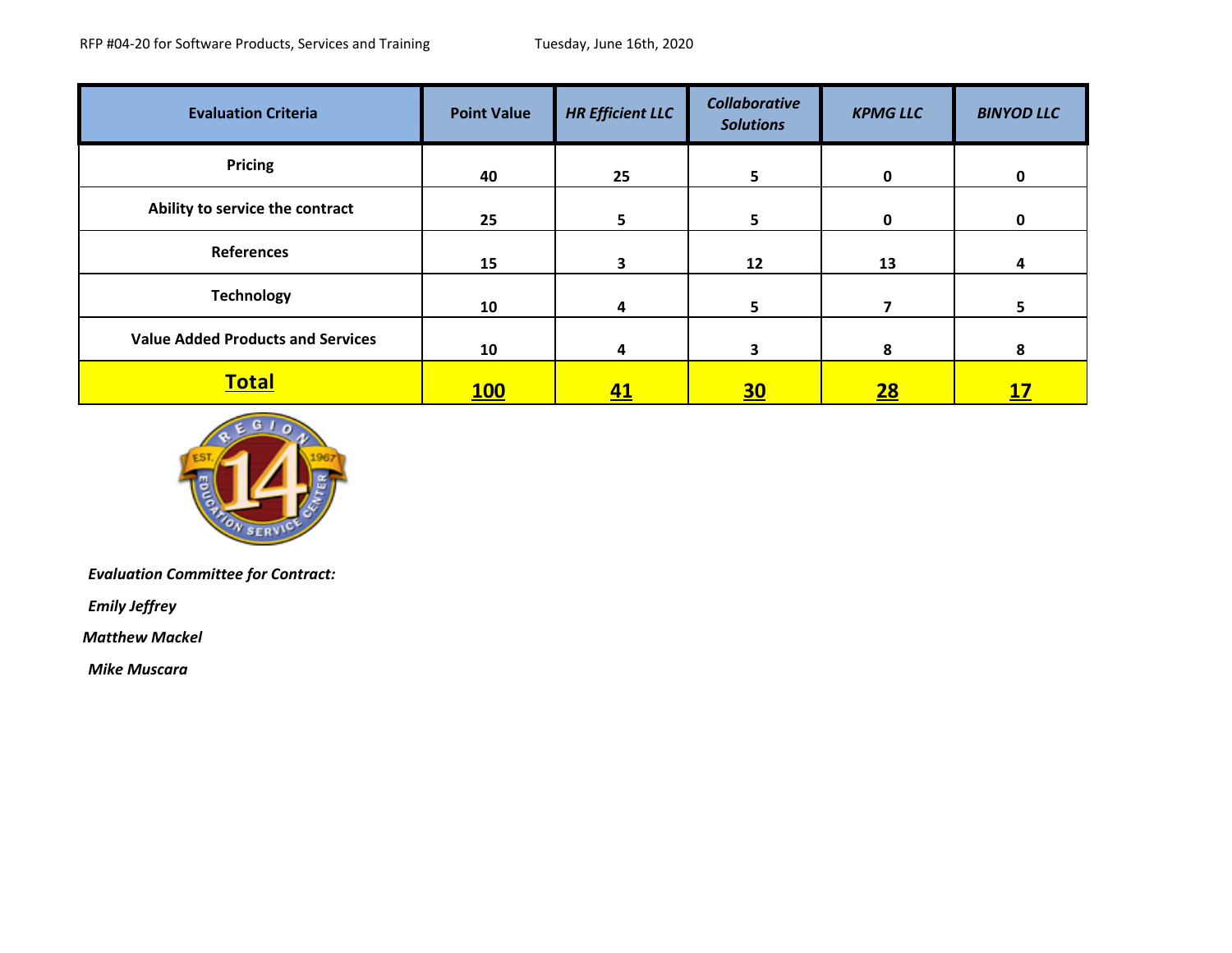

## **04-20 - Request for Proposal (RFP) for Software Products, Services and Training**

## **Project Overview**

| <b>Project Details</b> |                                                                         |
|------------------------|-------------------------------------------------------------------------|
| <b>Reference ID</b>    | $04 - 20$                                                               |
| <b>Project Name</b>    | Request for Proposal (RFP) for Software Products, Services and Training |
| <b>Open Date</b>       | May 14, 2020 1:00 AM CDT                                                |
| <b>Close Date</b>      | Jun 16, 2020 2:00 PM CDT                                                |

## **Seal status**

| <b>Requested Information</b> | Unsealed on              | <b>Unsealed by</b> |  |
|------------------------------|--------------------------|--------------------|--|
| Proposal                     | Jun 16, 2020 2:07 PM CDT | Jonathan Applegate |  |
| Pricing                      | Jun 16, 2020 2:07 PM CDT | Jonathan Applegate |  |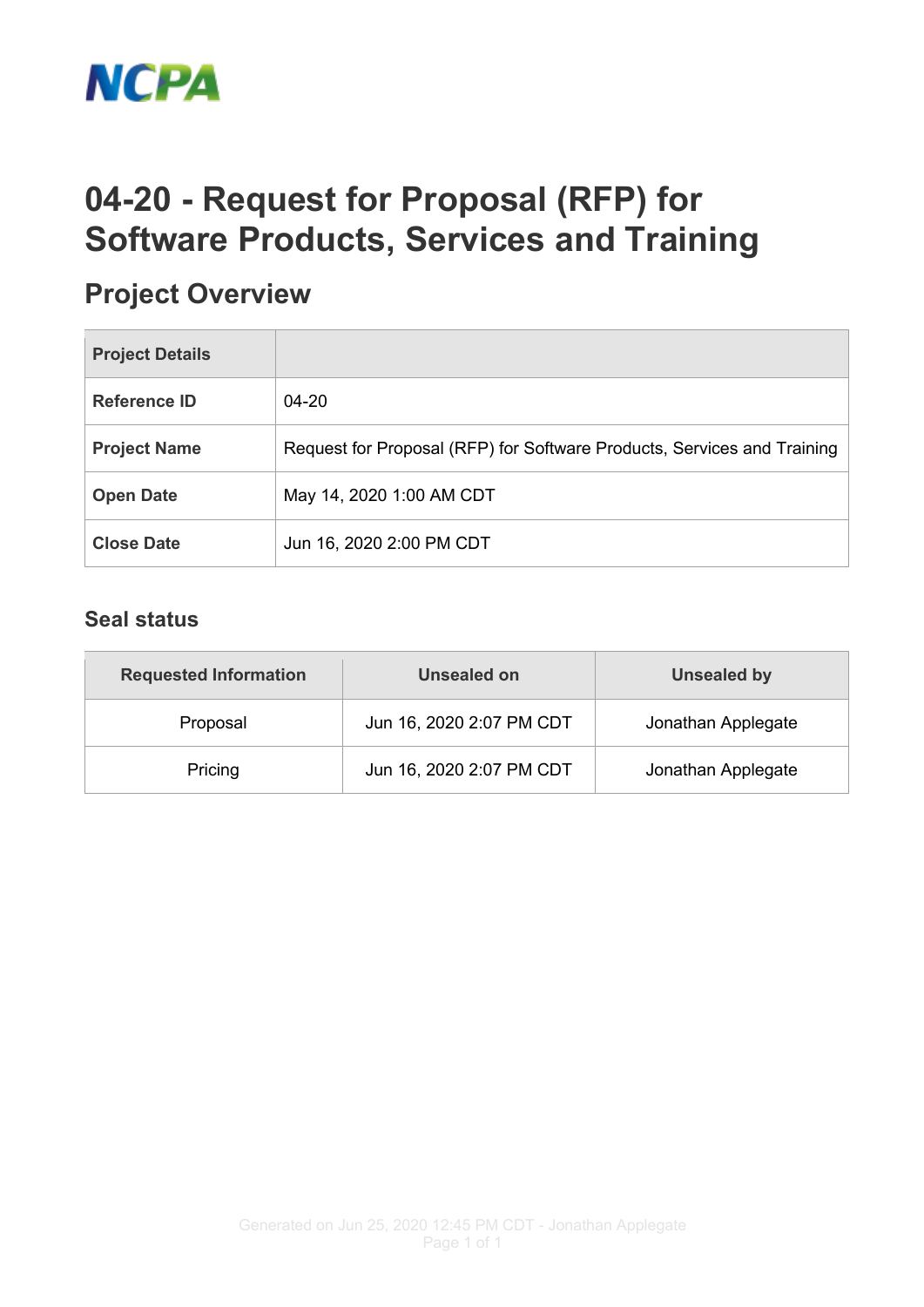

RFP Bid/Proposal Receipt List RFP #04-20 for Software Products, Services and Training Tuesday, June 16th, 2020 2:00 pm

| <b>Supplier</b>                                    | <b>Date</b><br><b>Submitted</b>           | <b>Name</b>                 | <b>Email</b>                | <b>Confirmation Code</b> |
|----------------------------------------------------|-------------------------------------------|-----------------------------|-----------------------------|--------------------------|
| vCloud Tech Inc.                                   | Jun 12,<br>2020 4:07<br>PM CDT            | <b>NADIA</b><br><b>KHAN</b> | vcloud@vcloudtech.com       | ODYwMTk=                 |
| <b>Innive Inc</b>                                  | Jun 16,<br>2020 1:51<br>PM CDT            | <b>Innive Sales</b>         | registrations@inniveinc.com | ODYyODY=                 |
| <b>Turnitin</b>                                    | Jun 15,<br>2020 2:49<br>PM CDT            | <b>Gwen Pratt</b>           | gpratt@turnitin.com         | ODYxNDA=                 |
| Rhithm, Inc.                                       | Jun 15,<br>2020 3:34<br>PM CDT            | Jake<br>Gannon              | jake@rhithm.app             | ODYxNDg=                 |
| <b>Inventive</b><br>Technology, Inc.               | Jun 16,<br>2020 8:05<br>AM CDT            | Craig<br>McKenna            | craigm@inventivetec.com     | ODYxODU=                 |
| <b>KPMG LLP</b>                                    | Jun 16,<br>2020<br>11:41 AM<br><b>CDT</b> | William<br>Puga             | wpuga@kpmg.com              | ODYyMzM=                 |
| <b>HR Efficient Ilc</b>                            | Jun 16,<br>2020 1:00<br>PM CDT            | Judy<br>Montoya             | jmontoya@hre.solutions      | ODYyNic=                 |
| <b>ENA Services, LLC</b>                           | Jun 16,<br>2020<br>11:06 AM<br><b>CDT</b> | <b>Mark Smith</b>           | proposalteam@ena.com        | ODYyMjQ=                 |
| <b>Dice</b><br><b>Communications</b><br><b>INC</b> | Jun 16,<br>2020 9:33<br>AM CDT            | Matt<br>McMahan             | sales@dicellc.com           | ODYxOTk=                 |